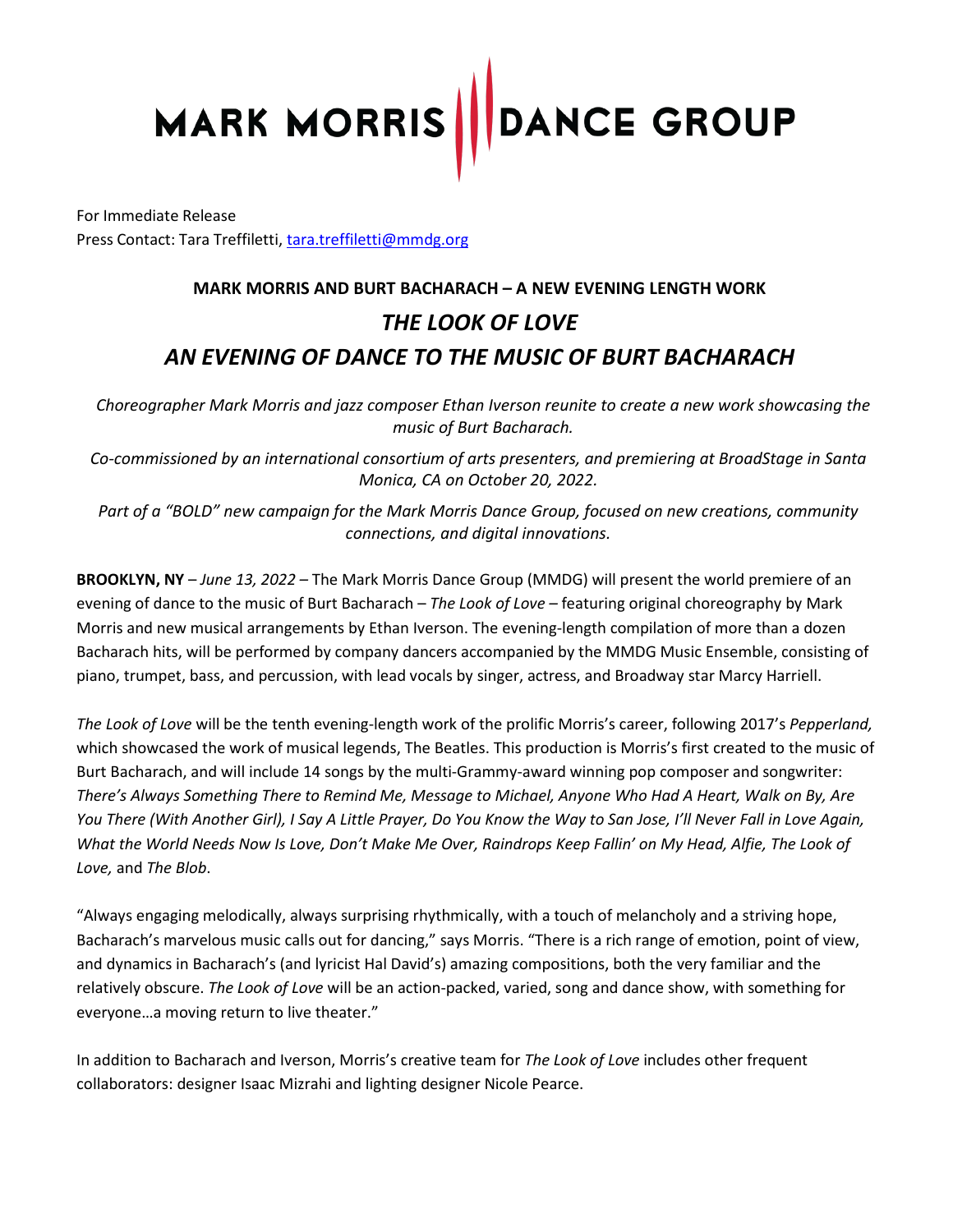"For many years, I've wanted to see my music reimagined in some kind of theatrical production – not just a jukebox musical formula of songs, but an original work with its own story and appeal," says Bacharach. "I've found an ideal collaborator in Mark Morris, whose brilliant choreography and deep musicality give songs new meaning and dimension through movement. Like a great melody, his dances evoke an atmosphere and inspire feelings, and I think that's just what the world needs now. I'm excited to see how Morris and his creative team bring my songs to the stage in *The Look of Love.*"

*The Look of Love* is a production of 13 organizations that form a growing group of commissioning partners united by their esteem for Mark Morris and a desire to support the continued creation and performance of his work: BroadStage, Brooklyn Academy of Music (BAM), and The Jay and Susie Gogue Performing Arts Center at Auburn University in association with Arizona Arts Live, University of Arizona; Cal Performances, UC Berkeley; The Grange Festival; Harriman-Jewell Series; Hopkins Center for the Arts, Dartmouth College; The John F. Kennedy Center for the Performing Arts; Krannert Center for the Performing Arts, University of Illinois Urbana-Champaign; Modlin Center for the Arts at University of Richmond; UC Santa Barbara Arts & Lectures; and Virginia Arts Festival. This cocommissioning model enables entities of various sizes and scope to collectively provide the financial resources necessary to bring large-scale productions to the stage, while partnering with a prestigious cohort of presenting institutions and sharing in the legacy of a Mark Morris world premiere.

"As we make a bold return to creating and touring new dances, we are especially grateful to our commissioning partners whose commitment to Mark's work makes this collaboration possible," says MMDG Executive Director, Nancy Umanoff.

*The Look of Love* will have its world premiere on Friday, October 20, 2022 at BroadStage in Santa Monica, CA, with [subsequent performances to follow](https://markmorrisdancegroup.org/the-dance-group/2021-22-season/?utm_source=Cision&utm_medium=Press+Release&utm_campaign=The+Look+of+Love) at leading performing arts centers worldwide. The premiere of *The Look of Love* will also launch MMDG's 2022-23 Season, to be announced in September 2022.

The world premiere of *The Look of Love* and MMDG's upcoming 2022-2023 Season coincide with the launch of the Mark Morris BOLD campaign, a two-year fundraising initiative focused on securing vital resources for the organization to continue producing *Bold Creations, Bold Connections,* and *Bold Innovations*. *The Look of Love* represents the first major effort in *Bold Creations*, aimed at bringing new work and live performances to greater audiences; *Bold Connections* will provide the joyful, confidence-building experience of dance through dynamic education and community engagement programs and will kick-off at MMDG's Open House at the Mark Morris Dance Center in Brooklyn on Friday, September 10, 2022; and the expansion of digital programming through *Bold Innovations* will fortify MMDG's virtual lifeline to global audiences through enhanced access to Mark Morris Dance Group's new Digital Archive, featuring curated exhibits and the entire digitized MMDG archive .

Additional information about MMDG's BOLD campaign is available online at [mmdg.org/bold.](https://markmorrisdancegroup.org/support/bold-campaign/?utm_source=Cision&utm_medium=Press+Release&utm_campaign=The+Look+of+Love)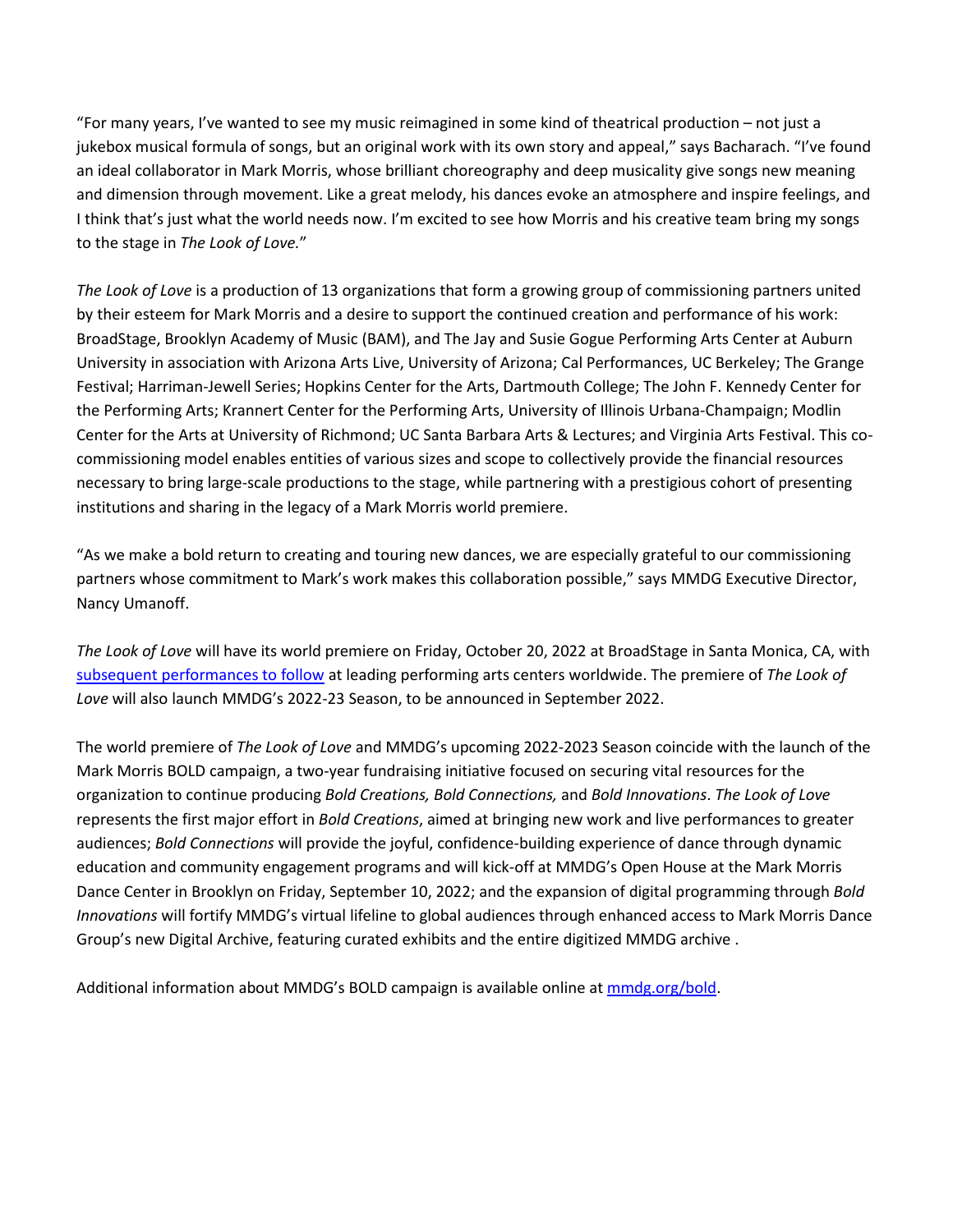# **MARK MORRIS DANCE GROUP** THE LOOK OF LOVE

## An Evening of Dance to the Music of BURT BACHARACH

| <b>WHAT:</b>       | The Look of Love, a new evening-length work by Mark Morris and jazz composer Ethan<br>Iverson, featuring dances to new arrangements of 14 songs by Burt Bacharach                                                                                                                                                                                                                                                                                                                                                                                                                                                                                                         |
|--------------------|---------------------------------------------------------------------------------------------------------------------------------------------------------------------------------------------------------------------------------------------------------------------------------------------------------------------------------------------------------------------------------------------------------------------------------------------------------------------------------------------------------------------------------------------------------------------------------------------------------------------------------------------------------------------------|
| <b>WHEN/WHERE:</b> | Oct. 20-23, 2022 – BroadStage (Santa Monica, CA) – world premiere<br>Oct. 26-29, 2022 - The John F. Kennedy Performing Arts Center (Washington, DC)<br>Nov. 8, 2022 – The Jay and Susie Gogue Performing Arts Center at Auburn University (AL)<br>Jan. 27, 2023 – Modlin Center for the Arts at University of Richmond (Richmond, VA)<br>Feb. 17-19, 2023 - Cal Performances, UC Berkeley (Berkeley, CA)<br>April 14-15, 2023 - Krannert Center for the Performing Arts, University of Illinois (Urbana, IL)<br>May 6, 2023 – UC Santa Barbara Arts & Lectures (Santa Barbara, CA)<br>July 8-9, 2023 – The Grange Festival (Hampshire, UK)<br><b>Additional dates TBA</b> |
| INFO:              | www.thelookoflove.dance                                                                                                                                                                                                                                                                                                                                                                                                                                                                                                                                                                                                                                                   |

[www.mmdg.org](https://www.mmdg.org/?utm_source=Cision&utm_medium=Press+Release&utm_campaign=The+Look+of+Love)

#### **About Mark Morris**

Mark Morris has been praised as "the most successful and influential choreographer alive, and indisputably the most musical" (*New York Times*). In addition to creating over 150 works for the Mark Morris Dance Group, he conducts orchestras, directs opera, and choreographs for ballet companies worldwide. Morris's work is acclaimed for its ingenuity, musicality, wit, and humanity. Named a Fellow of the MacArthur Foundation in 1991, he has received eleven honorary doctorates to date, and a multitude of awards, including the Samuel H. Scripps/American Dance Festival Award for Lifetime Achievement, the Leonard Bernstein Lifetime Achievement Award for the Elevation of Music in Society,the Benjamin Franklin Laureate Prize for Creativity, the Cal Performances Award of Distinction in the Performing Arts, the Orchestra of St. Luke's Gift of Music Award, and the 2016 Doris Duke Artist Award.Morris's memoir, *Out Loud,* co-written with Wesley Stace, was published by Penguin Press in October 2019.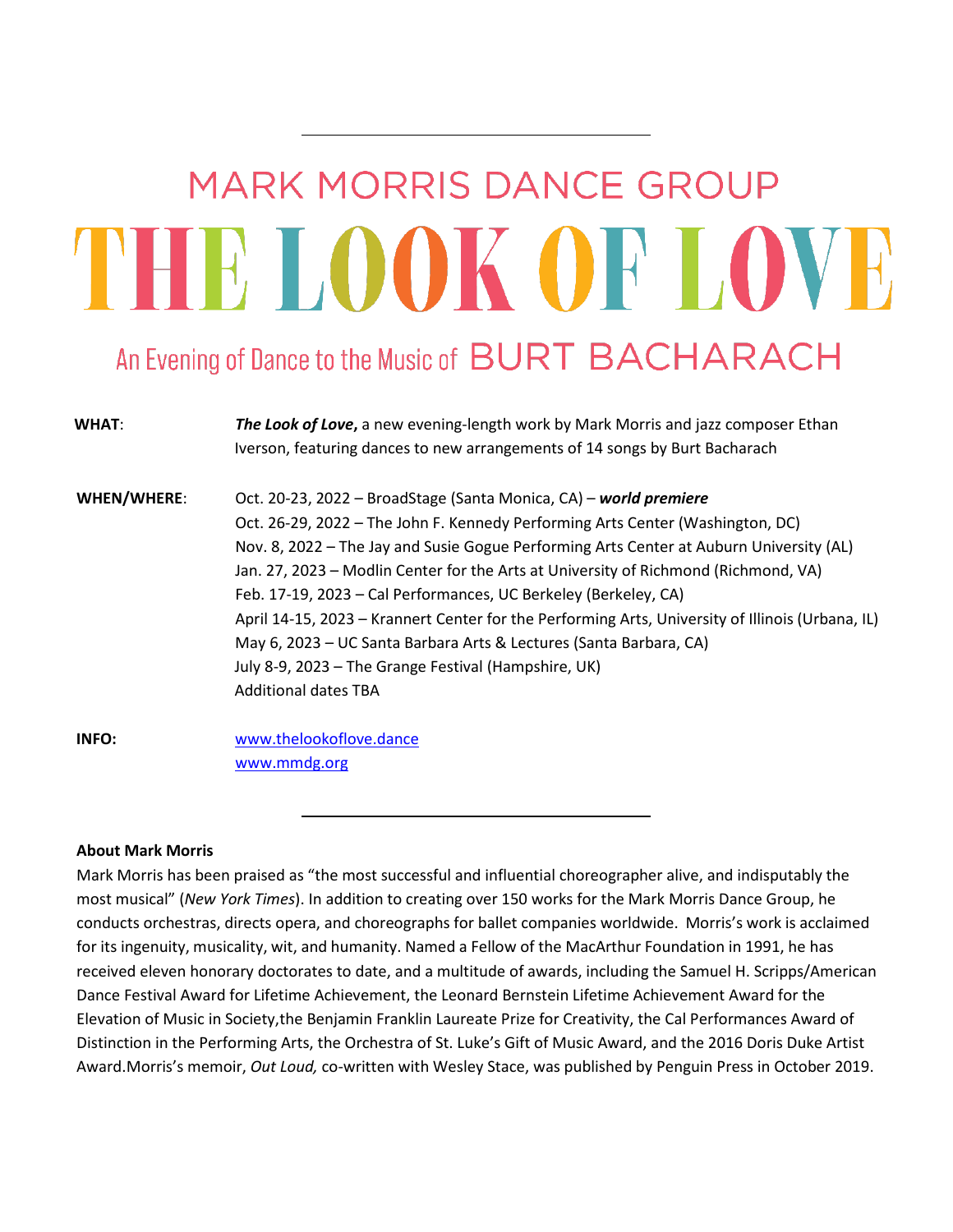#### **About Ethan Iverson**

Ethan Iverson, pianist, composer, and writer, first came to international prominence as a founding member of The Bad Plus, a game-changing collective with Reid Anderson and David King. *The New York Times* called TBP "Better than anyone at melding the sensibilities of post-60's jazz and indie rock." During his 17-year tenure, TBP performed in venues as diverse as the Village Vanguard, Carnegie Hall, and Bonnaroo; collaborated with Joshua Redman, Bill Frisell, and the Mark Morris Dance Group; and created a faithful arrangement of Igor Stravinsky's *The Rite of Spring* and a radical reinvention of Ornette Coleman's *Science Fiction*. Since leaving TBP, Iverson has kept busy. In 2017, he co-curated a major centennial celebration of Thelonious Monk at Duke University and premiered the evening-length *Pepperland* with the Mark Morris Dance Group. In 2018, he premiered an original piano concerto with the American Composers Orchestra and released a duo album of new compositions with Mark Turner on ECM. In 2019, he released *Common Practice* with Tom Harrell on ECM, standards tracked live at the Village Vanguard. In 2021, he released the big band work *Bud Powell in the 21st Century* and was featured on the March cover of *DownBeat*. In 2022, he released *Every Note is True* on Blue Note records, an album of original music with Larry Grenadier and Jack DeJohnette. Iverson has also been in the critically-acclaimed Billy Hart quartet for well over a decade and occasionally performs with elder statesmen like Albert "Tootie" Heath or Ron Carter or collaborates with noted classical musicians like Miranda Cuckson and Mark Padmore. For almost 20 years, Iverson's website Do the Math has been a repository of musician-to-musician interviews and analysis. *Time Out New York* selected Iverson as one of 25 essential New York jazz icons: "Perhaps NYC's most thoughtful and passionate student of jazz tradition—the most admirable sort of artist-scholar." Iverson has also published articles about music in *The New Yorker*, NPR, *The Nation*, and *JazzTimes*.

#### **About Burt Bacharach**

Burt Bacharach is one of the world's most acclaimed, award-winning composer/songwriters. His music is as diverse as his audiences, spanning generations and continents, as he is celebrated both as a pop culture icon and one of the world's greatest contemporary composers. Bacharach's credits read like the world's favorite radio stations' playlist: "Alfie," "Arthur's Theme," "Close To You," "Do You Know The Way To San Jose," "I Say A Little Prayer," "I'll Never Fall In Love Again," "This Guy's In Love With You," "Walk On By," "What The World Needs Now Is Love," and "Wishin' And Hopin'" are among just the 48 Top 10 hits, nine #1 songs. Bacharach and Hal David were the recipients of the 2012 Library of Congress Gershwin Prize for Popular Song. The prize is awarded to musicians whose lifetime contributions in the field of popular song exemplify the standard of excellence associated with the Gershwin's. Bacharach and David received the Library's Gershwin Medal in May 2012 at an all-star tribute in Washington, D.C. Bacharach's memoir "Anyone Who Had a Heart," was released in May 2013. For the first time in his long and astonishing career, Bacharach tells his story of love, heartbreak, success, failure, and unbridled ambition in *Anyone Who Had a Heart*. *Anyone Who Had a Heart*, is named after one of many songs Bacharach and David wrote for Dionne Warwick. The memoir was published by HarperCollins. Bacharach composed his first film score in 16 years for John Asher's autism-based drama film *Po*. The film was released in April 2016. *Po* tells the story of a recently widowed father struggling to raise his 10-year-old son who has autism. Bacharach and Daniel Tashian released two new songs called "Moon Over Wichita" and Heartbreak Storms" via Big Yellow Dog Music in April 2022. The songs are a continuation of their GRAMMY nominated *Blue Umbrella* EP, released in 2020, and *Blue Umbrella (The Complete Recordings)*, which was released in 2021 and featured four never-before-heard songs. Bacharach and Steven Sater's *Some Lovers*, featuring vocal performances from some of Broadway's most